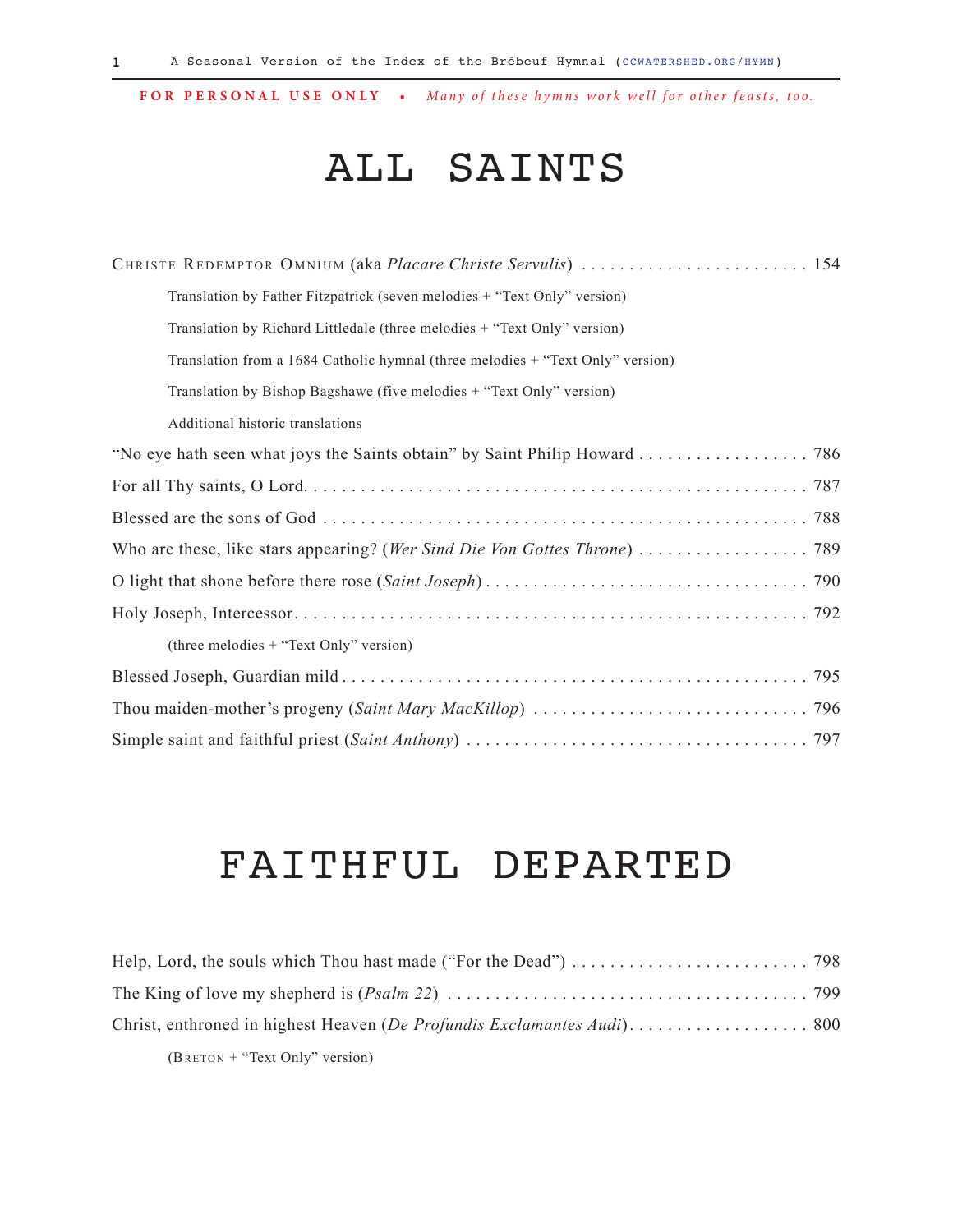## THE BLESSED VIRGIN MARY

| Translation by Bishop Bagshawe (Seán)                                                |
|--------------------------------------------------------------------------------------|
| Translation by Monsignor Knox (St Martin)                                            |
| Translation by Father Fitzpatrick (ten melodies)                                     |
| Translation by John Riley (four melodies)                                            |
| Translation from an 1807 Catholic hymnal (three melodies + "Text Only" version)      |
| Additional historic translations                                                     |
| QUEM TERRA PONTUS AETHERA (aka Quem Terra Pontus Sidera)<br>374                      |
| Translation by Prior Aylward (five melodies + "Text Only" version)                   |
| Translation by Father Fitzpatrick (five melodies + "Text Only" version)              |
| A version suitable for Christmas (textual additons)                                  |
| Additional historic translations                                                     |
| Translation from an 1807 Catholic hymnal (three melodies + "Text Only" version)      |
| Translation by Father Caswall (HILDERSTONE + "Text Only" version)                    |
| Translation by Dr. John Neale (EISENACH + "Text Only" version)                       |
|                                                                                      |
| (five melodies)                                                                      |
|                                                                                      |
|                                                                                      |
| (UNE VAINE CRAINTE + "Text Only" version)                                            |
|                                                                                      |
| (LAUDES MARIAE + "Text Only" version)                                                |
|                                                                                      |
|                                                                                      |
| Carol: Through wood of thorn did Mary fare (Maria Durch Ein' Dornwald Ging). 772     |
|                                                                                      |
|                                                                                      |
| O thou who hangest on the tree (Pendens In Crucis Cornibus) —Our Lady's Sorrows  775 |
|                                                                                      |
|                                                                                      |
|                                                                                      |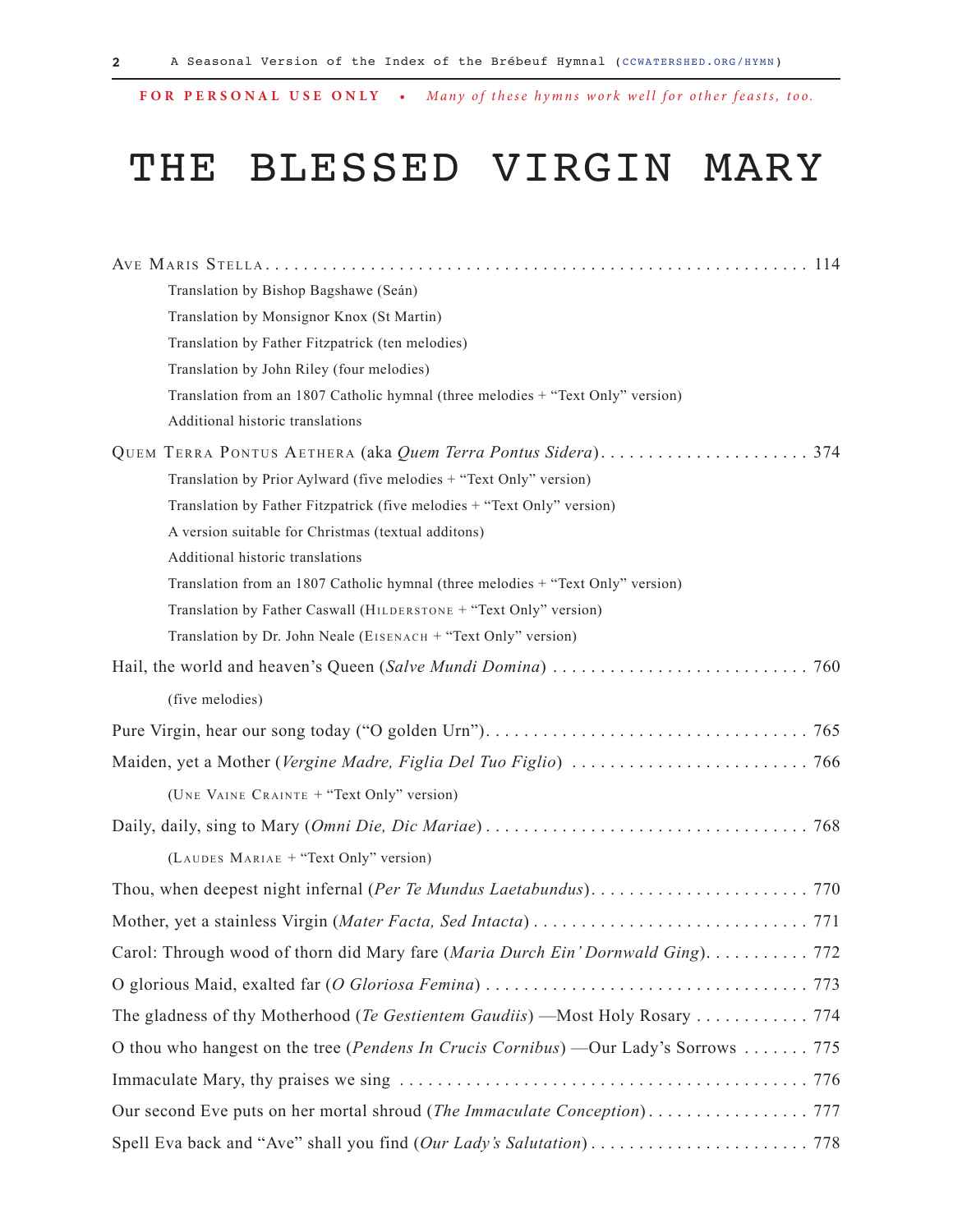#### ADVENT

| Translation by Monsignor Knox (seven melodies + "Text Only" version) |
|----------------------------------------------------------------------|
| Translation by Robert Campbell (five melodies + "Text Only" version) |
| Additional historic translations                                     |
|                                                                      |
| Translations by William Reynolds and Dr. John Neale                  |
|                                                                      |
|                                                                      |
|                                                                      |
|                                                                      |
|                                                                      |
|                                                                      |
|                                                                      |
|                                                                      |
|                                                                      |
|                                                                      |
|                                                                      |

**3**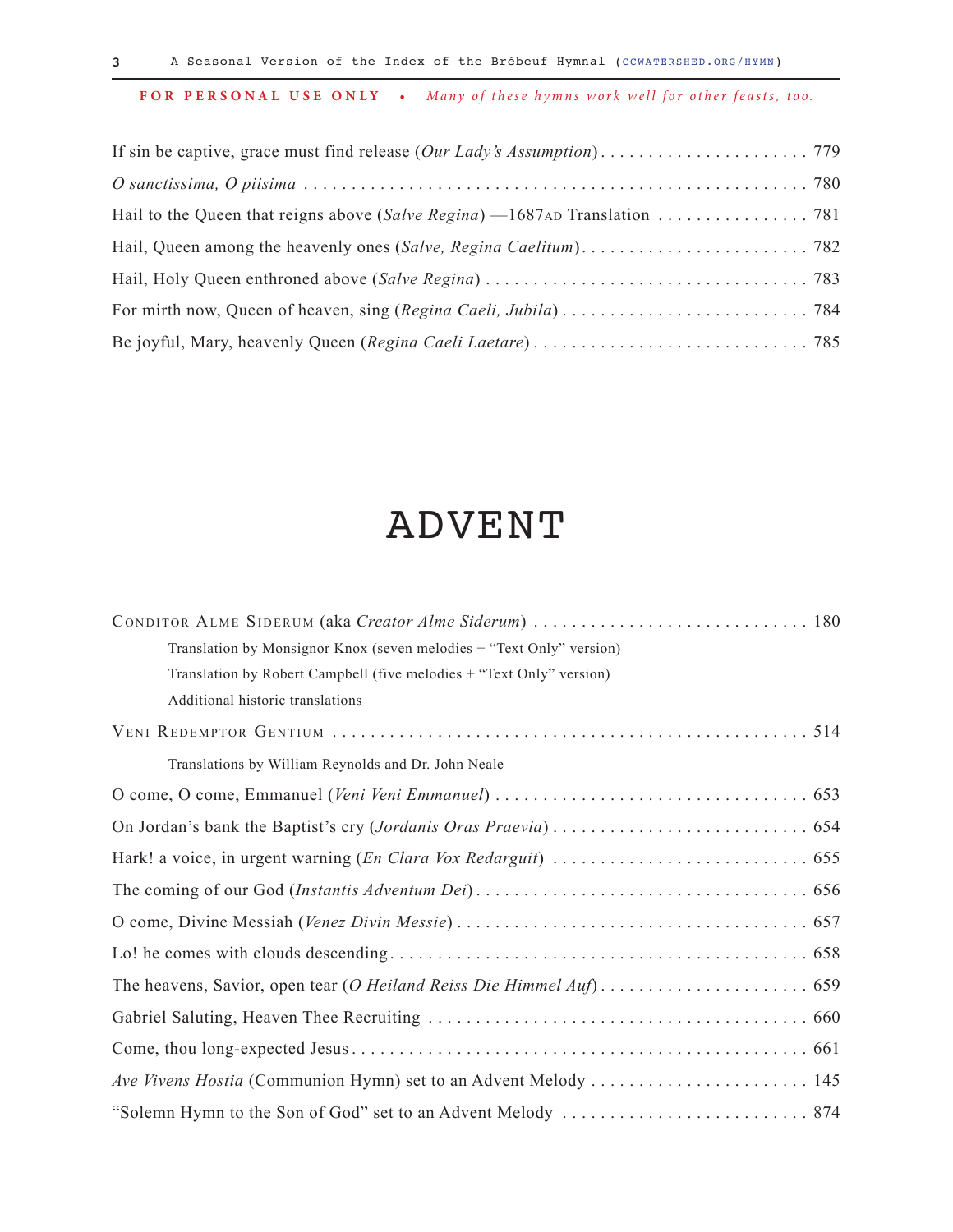## NATIVITY of our LORD

| English translation by Father Wallace (seven melodies + "Text Only" version) |
|------------------------------------------------------------------------------|
|                                                                              |
|                                                                              |
| Translation by Robert Campbell (POTSDAM + "Text Only" version)               |
| JESU REDEMPTOR OMNIUM (aka Christe Redemptor Omnium) 264                     |
| Translation by Monsignor Knox (five melodies + "Text Only" version)          |
| Translation by Father Caswall (ALTONA + "Text Only" version)                 |
| Translation by Robert Campbell (three melodies + "Text Only" version)        |
| Additional historic translations                                             |
| QUEM TERRA PONTUS AETHERA (Version suitable for Christmas)388                |
| (two melodies: All Saints & Irby)                                            |
|                                                                              |
|                                                                              |
|                                                                              |
|                                                                              |
|                                                                              |
|                                                                              |
|                                                                              |
|                                                                              |
|                                                                              |
|                                                                              |
|                                                                              |
| (three melodies + "Text Only" version)                                       |
|                                                                              |
|                                                                              |
|                                                                              |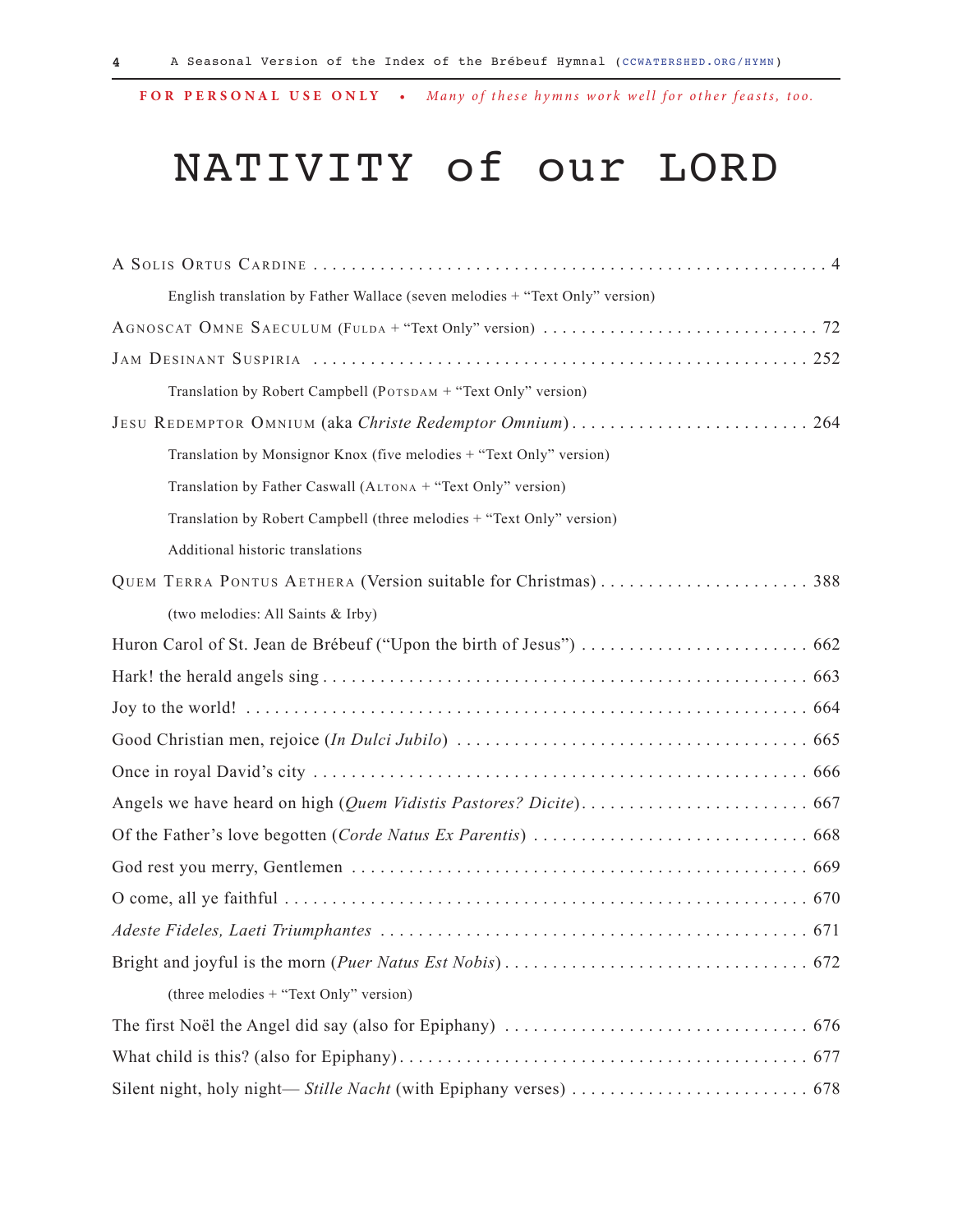# EPIPHANY and BAPTISM of the LORD

| HOSTIS HERODES IMPIE (aka Crudelis Herodes Deum)  14                    |
|-------------------------------------------------------------------------|
| Translation by Monsignor Knox (GONFALON ROYAL + "Text Only" version)    |
| Translation by Bishop Bagshawe (ALTONA + "Text Only" version)           |
| Translation by Father Husenbeth (TRINITY COLLEGE + "Text Only" version) |
| Additional historic translations                                        |
|                                                                         |
| Translation by Robert Campbell (WINCHESTER NEW + "Text Only" version)   |
| O SOLA MAGNARUM URBIUM (symbolical gifts of the Magi)  288              |
| Translation by Father Fitzpatrick (five melodies + "Text Only" version) |
| Translation by Father Caswall (five melodies + "Text Only" version)     |
| Translation from a 1706 Catholic hymnal (text only)                     |
| Translation by Judge Donahoe (two melodies + "Text Only" version)       |
| Translation by Henry Trend (ERSCHIENEN IST + "Text Only" version)       |
|                                                                         |
|                                                                         |
|                                                                         |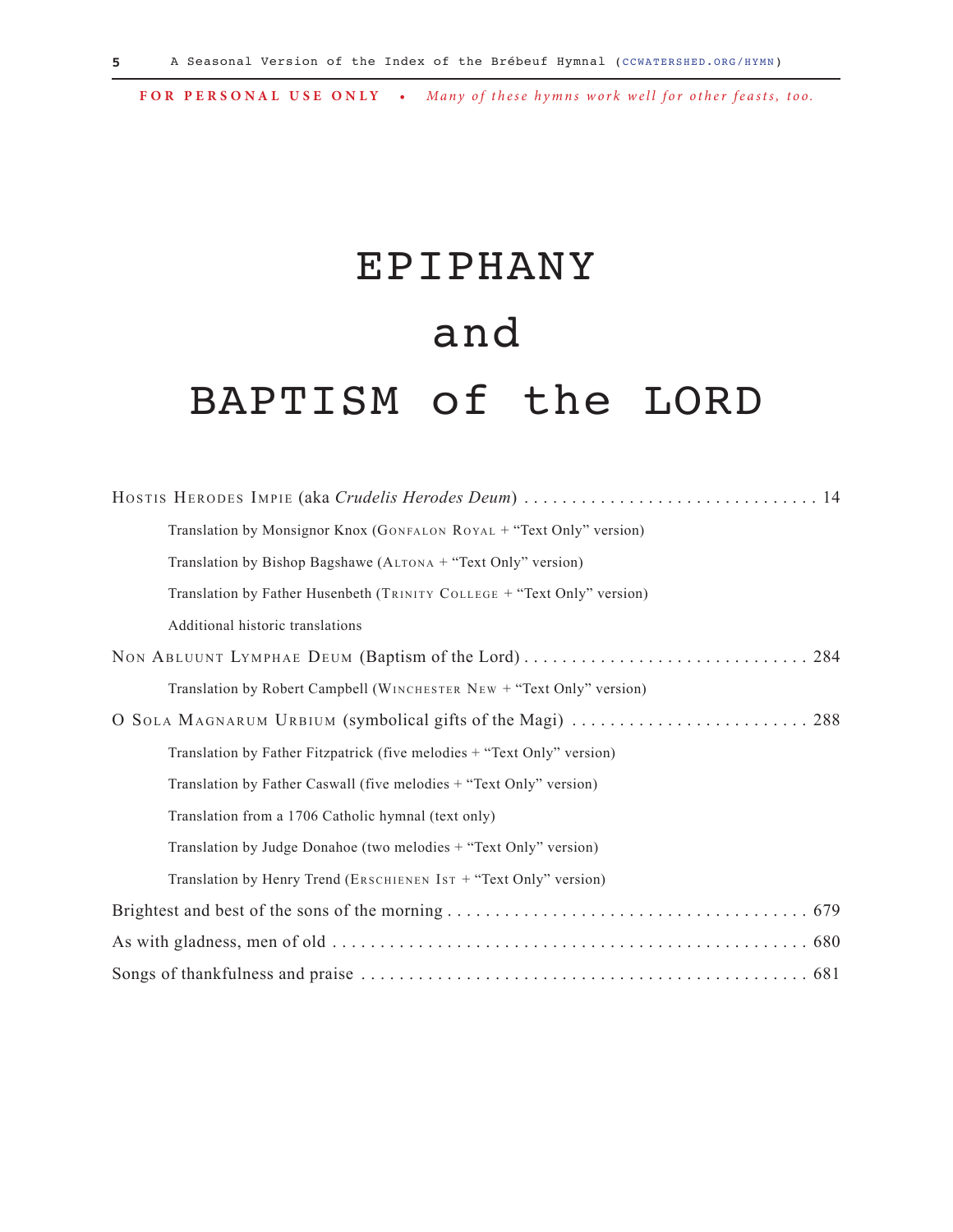## LENT and PASSIONTIDE

| Translation from a 1599 Catholic hymnal                                                |
|----------------------------------------------------------------------------------------|
| Translation by Alan McDougall (two melodies + "Text Only" version)                     |
|                                                                                        |
| Translation by Father Fitzpatrick (thirteen melodies + "Text Only" version)            |
| Translation by Father Thomas Potter (seven melodies + "Text Only" version)             |
| Additional historic translations                                                       |
| 212                                                                                    |
| Translation by Father Fitzpatrick (eleven melodies + "Text Only" version)              |
| JAM CHRISTE SOL JUSTITIAE (aka O Sol Salutis Intimis)<br>234                           |
| Translation by Judge Donahoe (five melodies)                                           |
| Translation from a 1706 Catholic hymnal (text only)                                    |
| Translation by John Chambers (seven melodies + "Text Only" version)                    |
| Translation by Bishop Bagshawe (ALTONA + "Text Only" version)                          |
| 438                                                                                    |
| Translations by Monsignor Knox, Henry Baker, Father Popplewell, and a version in Latin |
|                                                                                        |
| Translation: Cento by the editors (two melodies)                                       |
| Additional historic translations                                                       |
| 526                                                                                    |
| Translation by Father Husenbeth (seven melodies + "Text Only" version)                 |
| Translation by Robert Campbell (AGINCOURT + "Text Only" version)                       |
| Translation by Edward Dayman (nine melodies + "Text Only" version)                     |
| Additional historic translations                                                       |
|                                                                                        |
|                                                                                        |
|                                                                                        |
|                                                                                        |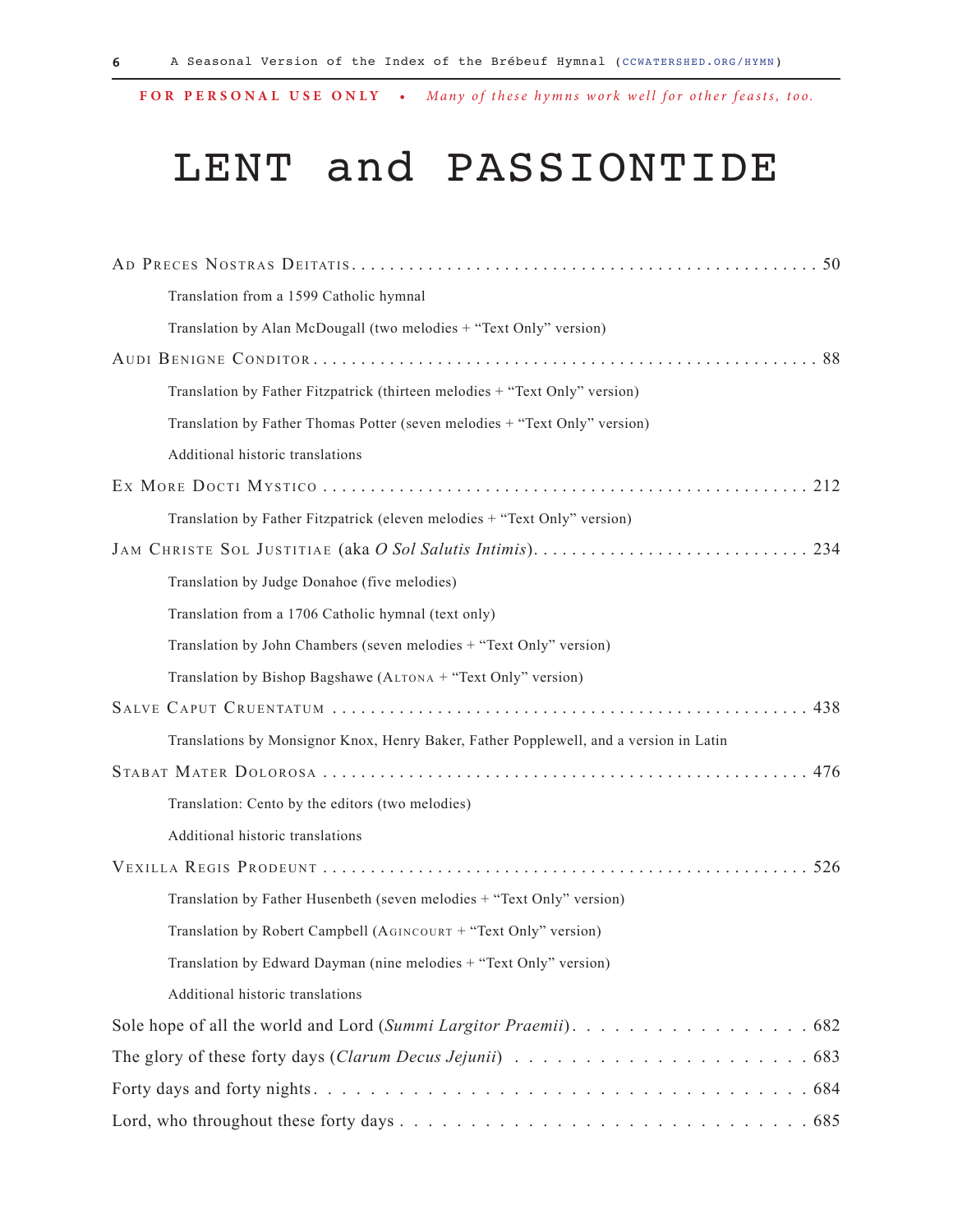| O love, how deep, how broad, how high (O Amor Quam Ecstaticus) 686              |  |
|---------------------------------------------------------------------------------|--|
|                                                                                 |  |
|                                                                                 |  |
|                                                                                 |  |
| Whoever to virtue thinketh hard the way {by Saint Thomas More}. 690             |  |
|                                                                                 |  |
|                                                                                 |  |
|                                                                                 |  |
|                                                                                 |  |
| "Christ the Glory of the sky" (Aeterna Caeli Gloria) set to a Lenten Melody 834 |  |
| Ave Vivens Hostia (Communion Hymn) set to a Lenten Melody  145                  |  |

### SACRED HEART of JESUS

| Translation by Father Popplewell (five melodies + "Text Only" version) |
|------------------------------------------------------------------------|
| Translation by Monsignor Hugh Henry ( $S_{EAN}$ + "Text Only" version) |
| Translation by Bishop Bagshawe (TRINITY COLLEGE + "Text Only" version) |
|                                                                        |
|                                                                        |
| (FESTAL SONG + "Text Only" version)                                    |

#### MOST PRECIOUS BLOOD

| MUNDUS EFFUSIS REDEMPTUS (Christ, our High Priest)  280             |  |
|---------------------------------------------------------------------|--|
| Translation by Father Popplewell (ALL SAINTS + "Text Only" version) |  |
|                                                                     |  |
|                                                                     |  |

**7**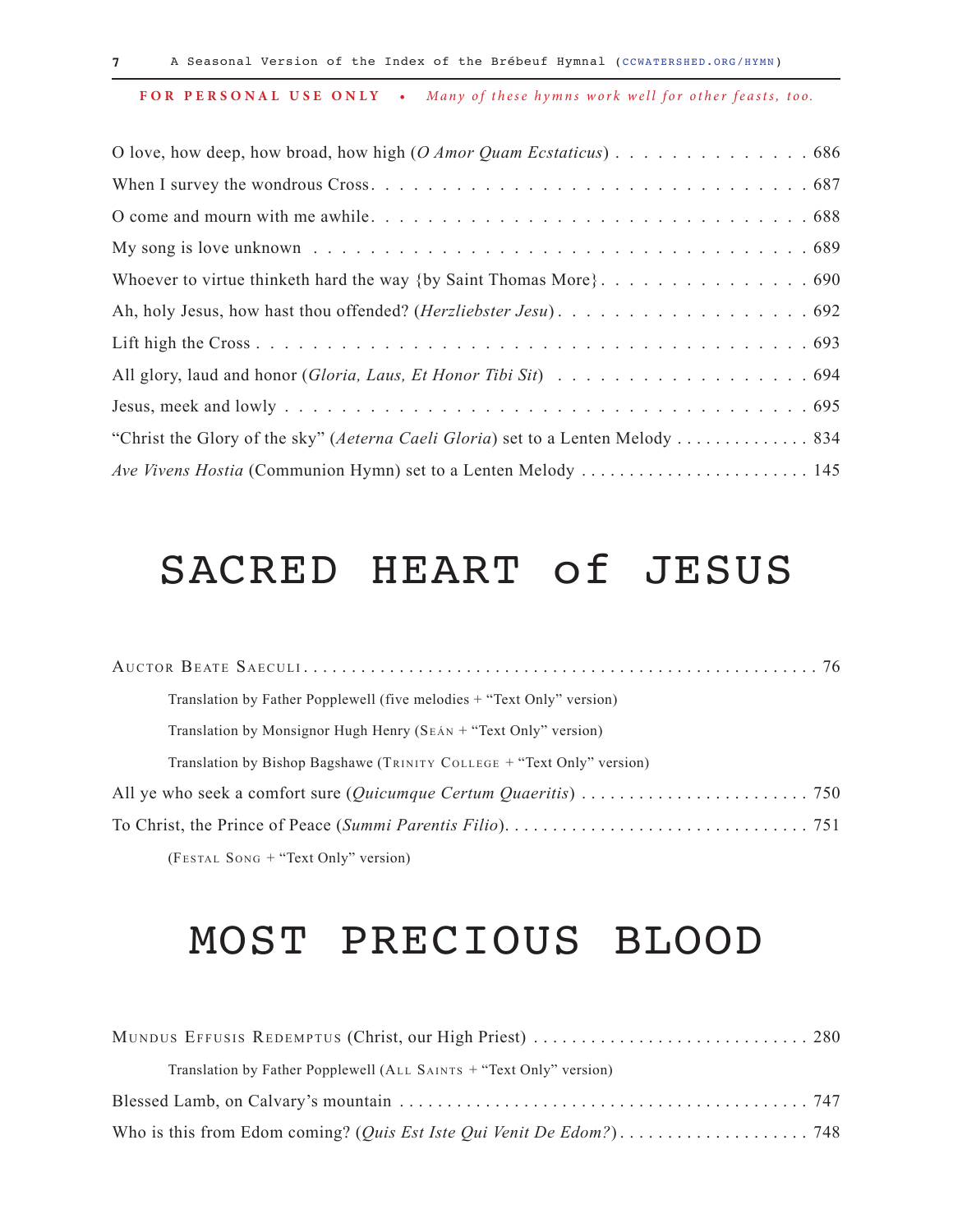**8**

**FOR PERSONAL USE ONLY •** *Many of these hymns work well for other feasts, too.*

#### EASTER

| Translation by Father Fitzpatrick (four melodies + "Text Only" version)   |
|---------------------------------------------------------------------------|
| Translation by Father Husenbeth (three melodies + "Text Only" version)    |
| Translation by Robert Campbell (seven melodies)                           |
| Translation by Elizabeth R. Charles (four melodies + "Text Only" version) |
| Additional historic translations                                          |
|                                                                           |
|                                                                           |
|                                                                           |
|                                                                           |
|                                                                           |
|                                                                           |
|                                                                           |
|                                                                           |

## ASCENSION of the LORD

| Translation by Monsignor Knox (three melodies + "Text Only" version)       |  |
|----------------------------------------------------------------------------|--|
| Additional historic translations                                           |  |
|                                                                            |  |
| Eternal Monarch, King most high—Aeterne Rex Altissime, Redemptor 705       |  |
|                                                                            |  |
| Translation after Benjamin Webb (LASST UNS ERFREUEN + "Text Only" version) |  |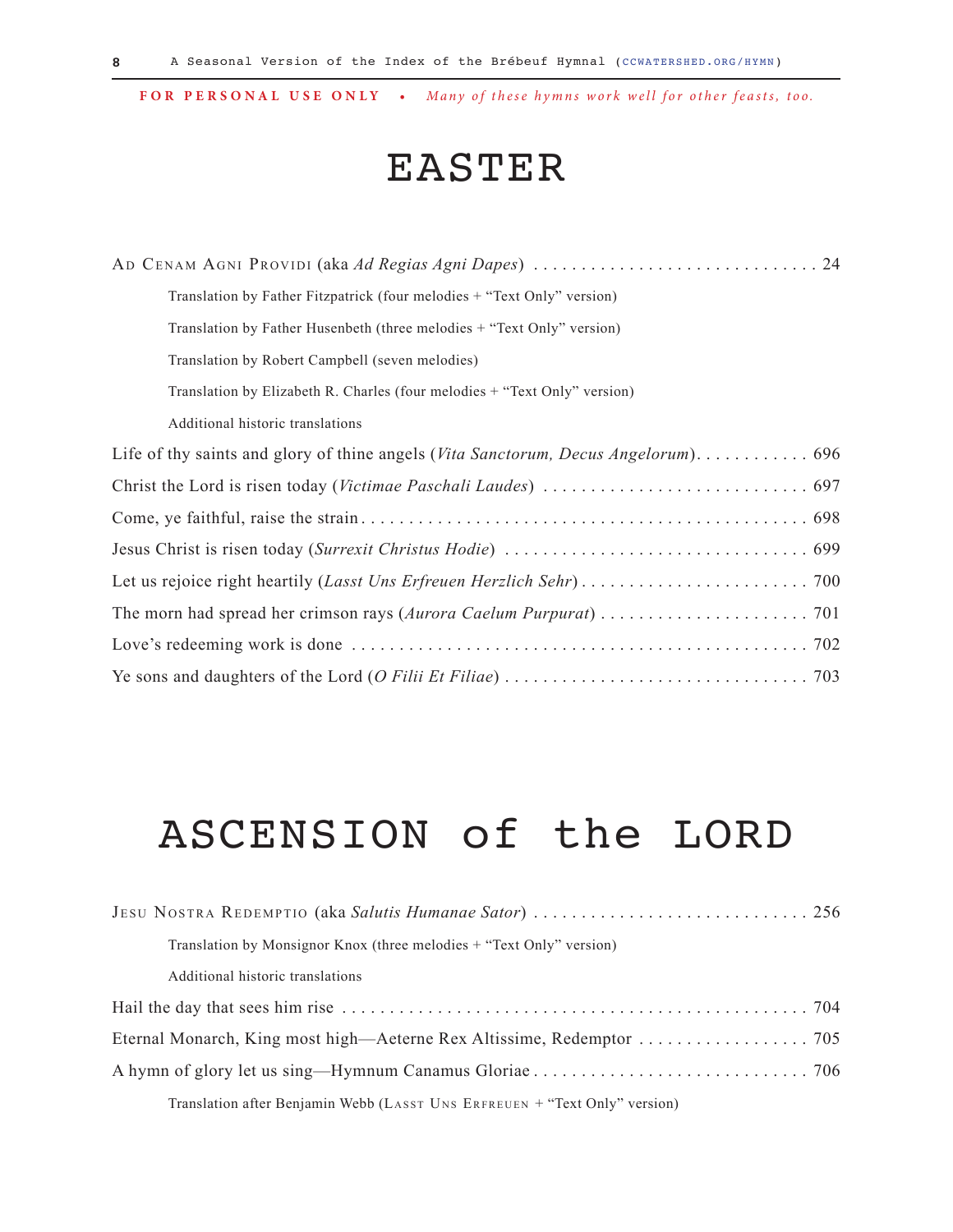## PENTECOST / HOLY GHOST

| Translation by Father Fitzpatrick (CUPERTINO + "Text Only" version)   |
|-----------------------------------------------------------------------|
| Translation by Robert Campbell (seven melodies + "Text Only" version) |
| Translation by Father Caswall (LAMBILLOTTE $+$ "Text Only" version)   |
| Additional historic translations                                      |
|                                                                       |
| Translation by Father Caswall (two melodies)                          |
| An additional historic translation                                    |
|                                                                       |
|                                                                       |
|                                                                       |

#### MOST HOLY TRINITY

| (five melodies $+$ "Text Only" version)                                        |  |
|--------------------------------------------------------------------------------|--|
|                                                                                |  |
|                                                                                |  |
| Father most holy, gracious and forgiving (O Pater Sancte, Mitis Atque Pie) 724 |  |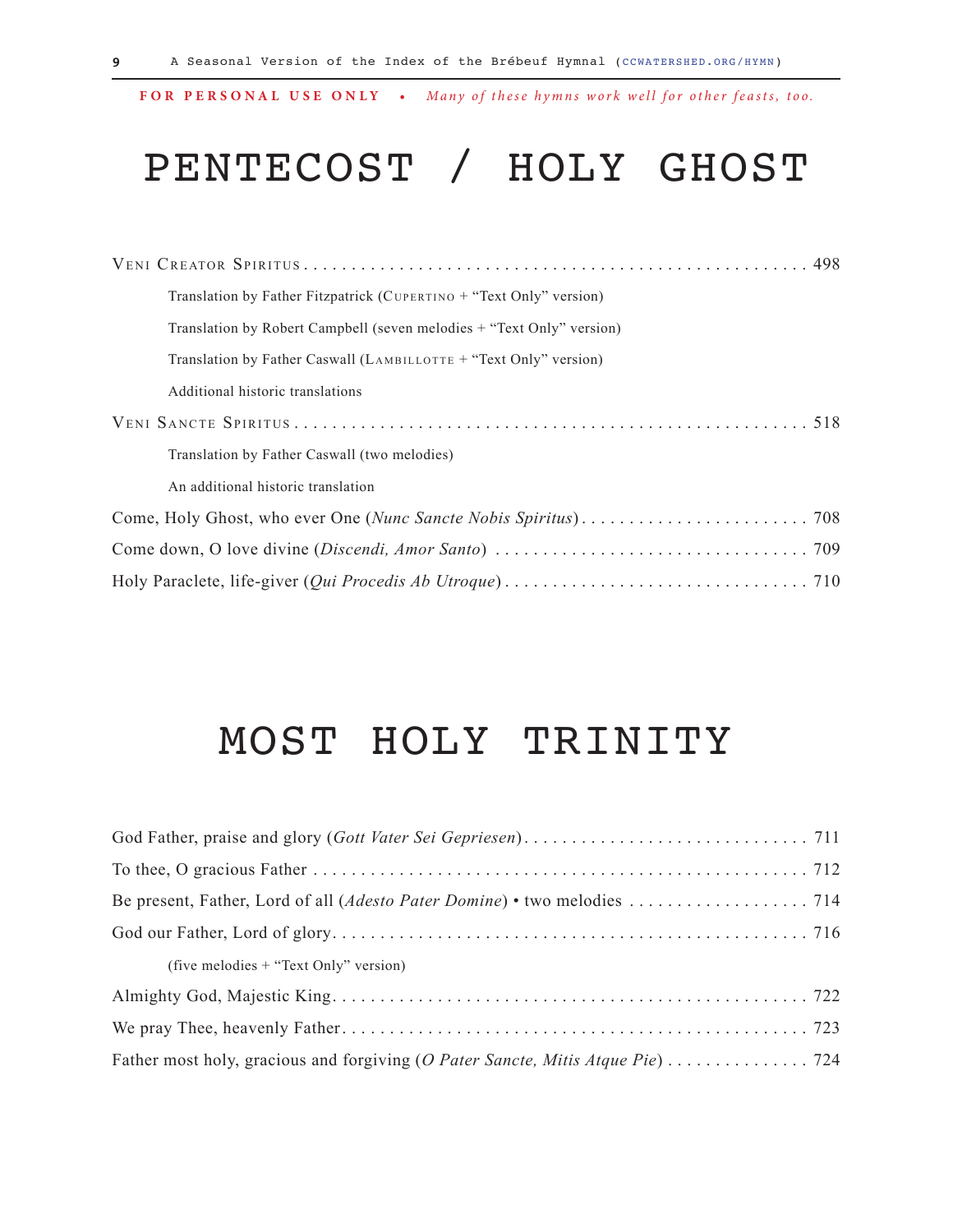## THE HOLY EUCHARIST

| 56                                                                                 |
|------------------------------------------------------------------------------------|
| Translation by Monsignor Hugh Henry (three melodies + "Text Only" version)         |
| Translation by Bishop Bagshawe (five melodies + "Text Only" version)               |
| Translation by Father Gerard Hopkins (ANIMA CHRISTI + "Text Only" version)         |
| Translation by Charles K. Paul (FIORILLO + "Text Only" version)                    |
|                                                                                    |
| Translation by Monsignor Knox (seven melodies + "Text Only" version)               |
| Translation by Monsignor Hugh Henry (three melodies + "Text Only" version)         |
|                                                                                    |
| Translation by Father Caswall (four melodies)                                      |
| Translation by Father Popplewell (SAINT THOMAS + "Text Only" version)              |
|                                                                                    |
|                                                                                    |
| Given in Latin to the Gregorian Chant notes                                        |
| Translation by Father Caswall ("Text Only" version plus six melodies)              |
| Translation by Robert Campbell (twelve melodies, including some versions in Latin) |
| Additional historic translations                                                   |
| SANCTI VENITE (the Church's oldest Latin Eucharistic hymn)  444                    |
| Translation by Father Fortescue; also the Latin (ten melodies)                     |
| Translation by Monsignor Hugh Henry (three melodies + "Text Only" version)         |
| Translation by Father Thurston, after Neale (six melodies)                         |
| 522                                                                                |
| Translation by Father Schrader (DUGUET + "Text Only" version)                      |
|                                                                                    |
|                                                                                    |
|                                                                                    |
|                                                                                    |
|                                                                                    |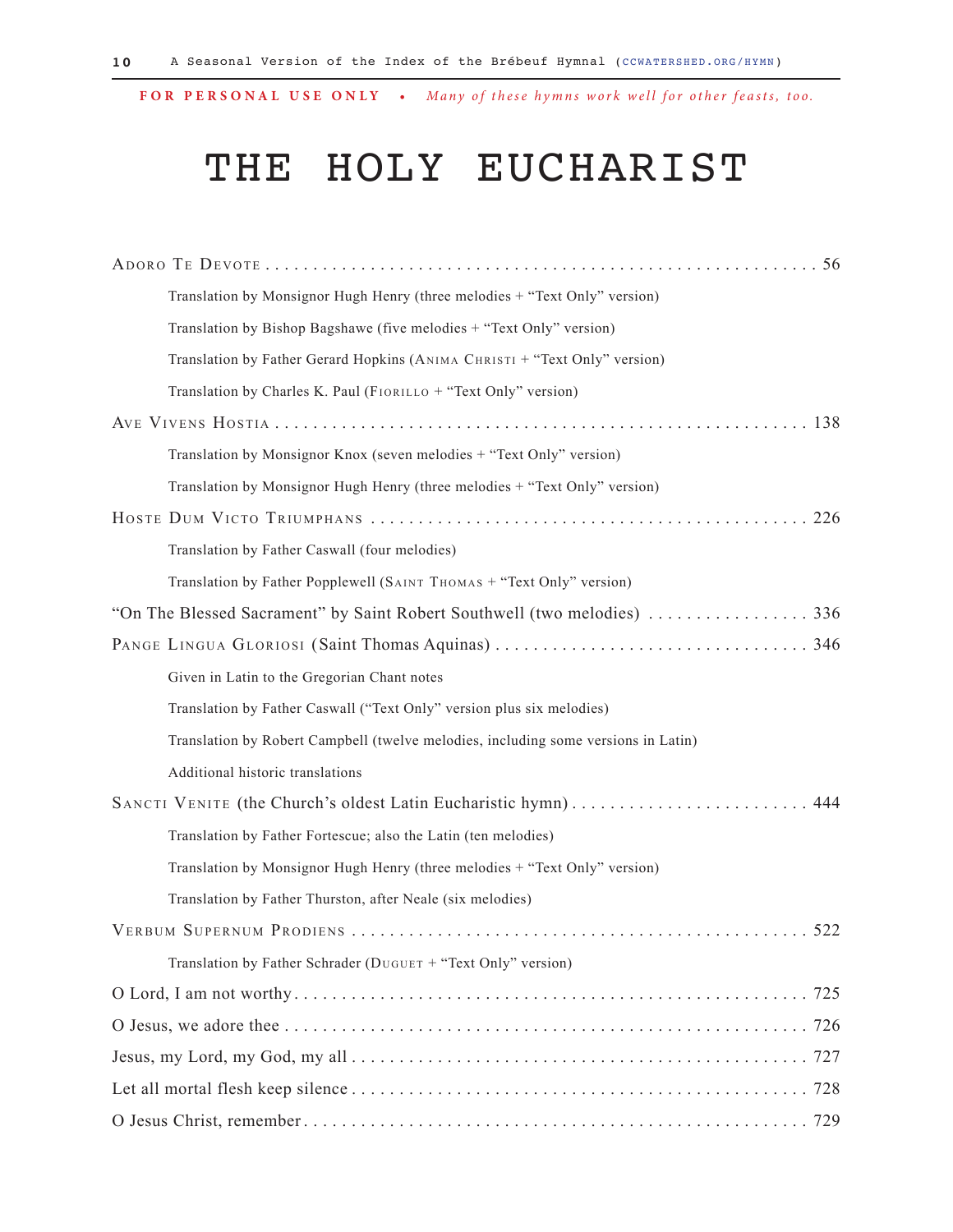| (three melodies $+$ "Text Only" version) |  |
|------------------------------------------|--|
|                                          |  |
|                                          |  |
| (three melodies)                         |  |
|                                          |  |
| For Benediction:                         |  |
|                                          |  |
|                                          |  |

### CHRIST OUR KING

| $(RUSTINGTON + "Text Only" version)$ |  |
|--------------------------------------|--|
|                                      |  |
|                                      |  |

### TRANSFIGURATION

| (three melodies $+$ "Text Only" version)                                                                                         |  |
|----------------------------------------------------------------------------------------------------------------------------------|--|
|                                                                                                                                  |  |
| O ye, the truly wise, who in the Lord delight ( <i>Quicumque Christum Quaeritis</i> ) 745                                        |  |
| Light of the anxious heart (Lux Alma, Jesu, Mentium) $\ldots \ldots \ldots \ldots \ldots \ldots \ldots \ldots \ldots \ldots$ 746 |  |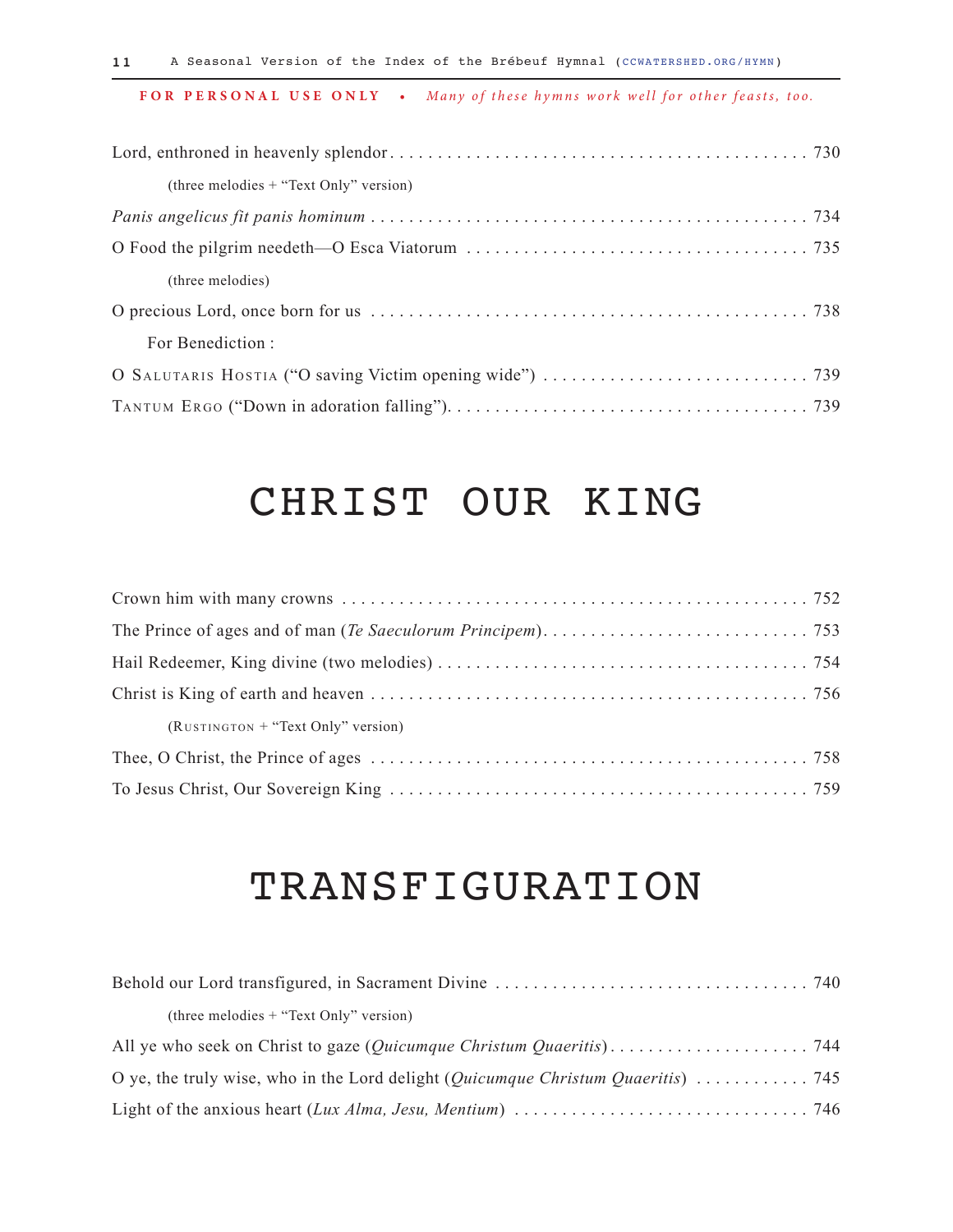## GENERAL / OTHER

| Translation by Henry Baker (seven melodies + "Text Only" version)        |
|--------------------------------------------------------------------------|
| Translation by William Cooke (three melodies + "Text Only" version)      |
|                                                                          |
| Translation by Father Caswall (five melodies)                            |
| Translation by Father Schrader (four melodies)                           |
| Translation from a 1717 Catholic hymnal                                  |
| Translation by Monsignor Knox (two melodies)                             |
| Translation by Dr. Hamilton Macgill                                      |
| Translation by Sir William K. Blount                                     |
| 400                                                                      |
| Translation by the editors (seven melodies + "Text Only" version)        |
| Translation by Robert Campbell (seven melodies + "Text Only" version)    |
| REX SEMPITERNE DOMINE (aka Rex Sempiterne Caelitum)  418                 |
| Translation by Father Fitzpatrick (seven melodies + "Text Only" version) |
| Translation by Bishop Bagshawe (seven melodies + "Text Only" version)    |
| URBS JERUSALEM BEATA (aka Caelestis Urbs Jerusalem)  488                 |
| Translation by Father Wallace (five melodies + "Text Only" version)      |
| Additional historic translations                                         |
|                                                                          |
| Translation by John David Chambers (five melodies + "Text Only" version) |
| Translation by John B. Chandler (seven melodies + "Text Only" version)   |
|                                                                          |
|                                                                          |
|                                                                          |
|                                                                          |
|                                                                          |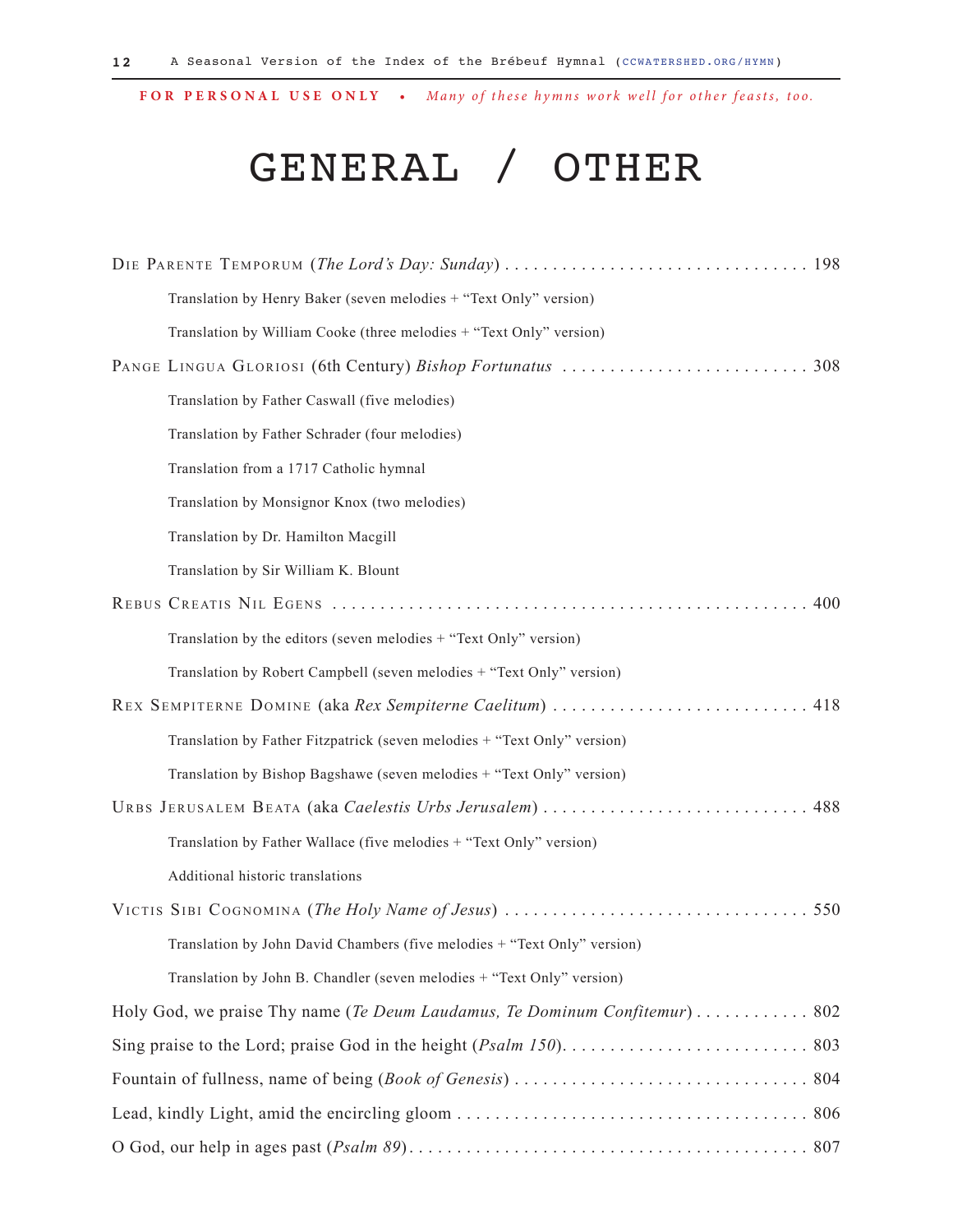| Jerusalem the golden, with milk and honey blest (Urbs Sion Aurea, Patria Lactea)  809 |  |
|---------------------------------------------------------------------------------------|--|
|                                                                                       |  |
| (three melodies plus an abridged version)                                             |  |
| "The earth itself declares thine honor and thy state" by Saint Philip Howard  817     |  |
|                                                                                       |  |
|                                                                                       |  |
| (ALL SAINTS + "Text Only" version)                                                    |  |
|                                                                                       |  |
| (BILLING + "Text Only" version)                                                       |  |
|                                                                                       |  |
|                                                                                       |  |
| To the name that brings salvation (Gloriosi Salvatoris Nominis Praeconia)  825        |  |
|                                                                                       |  |
| It is a splendid thing to glorify and praise (Hymn of the Greek Church)  827          |  |
|                                                                                       |  |
| Translation by Monsignor Knox (two melodies)                                          |  |
| Translation by Dr. John Julian (GONFALON ROYAL + "Text Only" version)                 |  |
| Translation by Robert Campbell (five melodies + "Text Only" version)                  |  |
|                                                                                       |  |
|                                                                                       |  |
|                                                                                       |  |
|                                                                                       |  |
|                                                                                       |  |
|                                                                                       |  |
|                                                                                       |  |
|                                                                                       |  |
|                                                                                       |  |
| (LAUDA ANIMA + "Text Only" version)                                                   |  |
|                                                                                       |  |